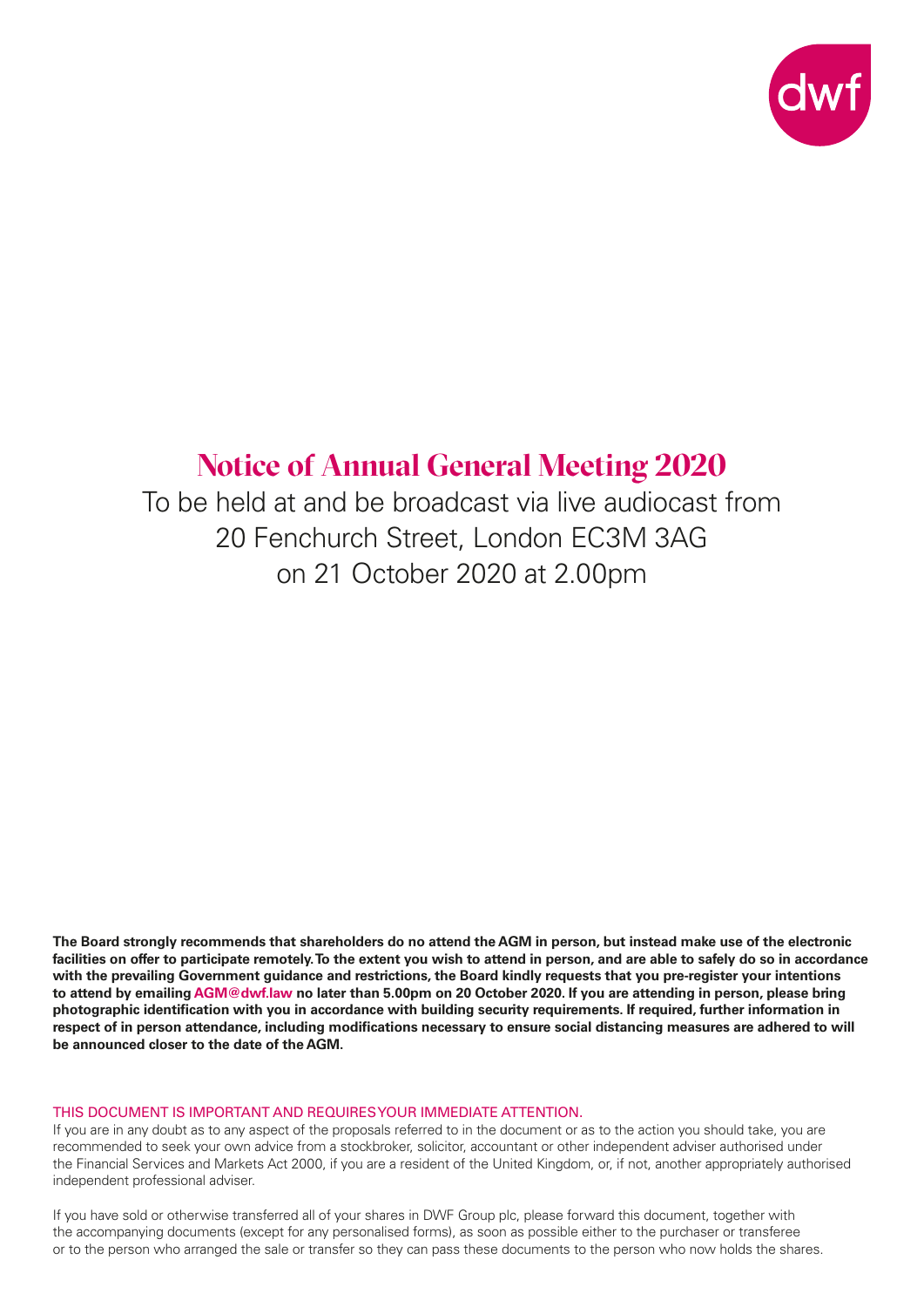### **Chairman's letter**



**DWF Group plc ("DWF" or the "Company")** Registered office: 20 Fenchurch Street, London EC3M 3AG

Telephone: 0333 320 2220 Website: dwfgroup.com

Incorporated in England and Wales No. 11561594

22 September 2020

#### **Notice of Annual General Meeting**

Dear Shareholder,

I am writing to give you details of the Company's annual general meeting ("AGM") which will be held and broadcast at 2.00pm on 21 October 2020 from our offices at 20 Fenchurch Street, London EC3M 3AG. The formal notice of AGM is set out on pages 4 to 6 of this document and an explanation of the business to be considered and voted on at the AGM is set out on pages 7 to 9.

The AGM is an important event in the Company's corporate calendar and provides an opportunity to engage with shareholders and for shareholders to pass the necessary resolutions for the conduct of the business and affairs of the Company. This will be my first AGM as Chairman and I am looking forward to updating you on the progress we are making on the delivery of our strategy. We are, however, closely monitoring the evolving COVID-19 situation and it has been necessary to make some changes to how we hold and conduct the AGM.

Shareholders are entitled to attend and vote at the AGM physically and electronically. Shareholders are reminded however that, in view of the ongoing COVID-19 pandemic and the UK Government's current guidance, which includes restrictions on public gatherings, **the Board strongly recommends that shareholders do not attend the AGM in person but instead make use of the electronic facilities on offer to participate remotely**. This is to protect the health and well-being of our shareholders, Directors, employees and other key stakeholders.

Shareholders and their duly appointed representatives and/or proxies are invited to participate remotely via live audiocast which you can access by logging on to web.lumiagm.com. You will be able to submit your questions by email to AGM@dwf.law, and in advance vote in a number of ways, both in advance of and during the AGM. A user guide can be found on page 12 in respect of the electronic elements of the AGM, including instructions on how to join the meeting and submit your votes on the day along with the relevant contact details if you encounter any issues.

The Company strongly encourages shareholders to submit any questions they would like to have answered at the AGM by emailing them to AGM@dwf.law in advance, so as to be received no later than 12.30pm on 21 October 2020. You can also submit questions immediately before and during the meeting via web.lumiagm.com. Where it is not possible to answer any of the questions submitted prior to and during the AGM (for example, due to time constraints), the Directors will endeavour, where appropriate, to answer such questions by publishing thematic responses on the Company's website at dwfgroup.com/en/investors as soon as practicable following the AGM. A full transcript of the meeting will also be uploaded.

Your vote is important to us. In light of the above, we strongly encourage you to vote on all resolutions electronically in **advance of the meeting, appointing the Chairman as your proxy, whether or not you are ultimately able to attend in person.**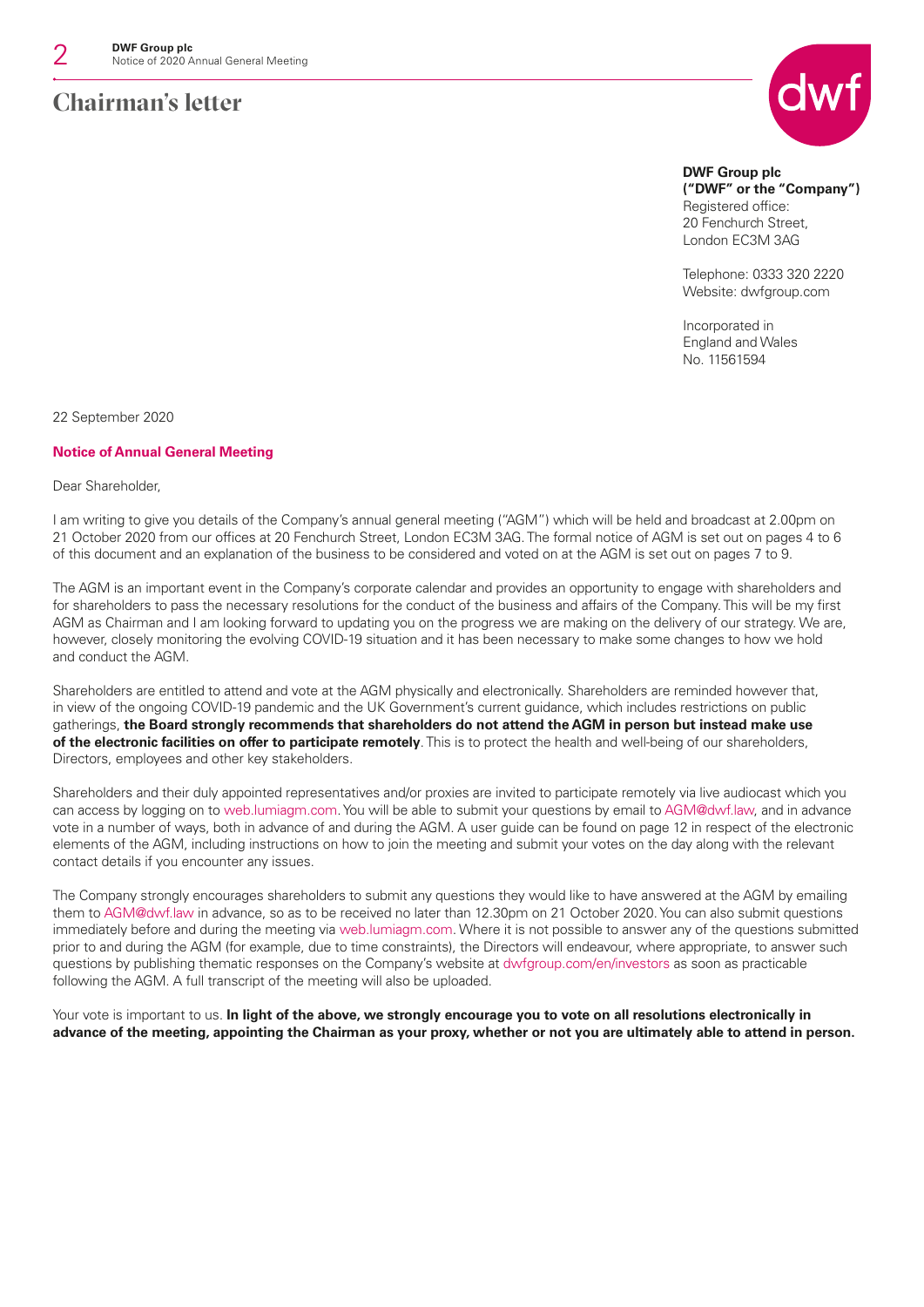# **Chairman's letter continued**

The ways to vote, in advance of or at the AGM, are as follows:

- 1. Register your vote electronically by logging into Equiniti's website sharevote.co.uk. If you have already registered with the Registrar's online portfolio service, Shareview, you can submit your proxy by logging on to your portfolio at shareview.co.uk and following the instructions. Please note that votes submitted electronically in this manner should be submitted by no later than 2.00pm on 19 October 2020.
- 2. Join the AGM online and vote electronically. A user guide can be found on page 13 in respect of the website. Voting on all resolutions on the day will be by way of a poll and web.lumiagm.com will open for this purpose from 12.30pm on 21 October 2020. Votes can be cast via web.lumiagm.com once the Chairman has declared the poll open.
- 3. Appoint a proxy to vote on your behalf. Fill in the proxy form enclosed with this document and return it to our Registrars as detailed in note 3 on page 10, appoint your proxy electronically as detailed in note 4 on page 10 or, if you are a CREST member, appoint your proxy through the CREST proxy appointment service as detailed in note 5 on page 10. Shareholders who wish to appoint a proxy are recommended to appoint the Chairman of the meeting as their proxy. As a result of the changing Government restrictions, if a shareholder appoints someone else as their proxy, that proxy may not be able to attend the meeting in order to cast the shareholder's vote. Please note that the deadline for the receipt by our Registrars of all proxy appointments is 2.00pm on 19 October 2020.
- 4. Attend the AGM in person. Although this is not recommended by the Board, if your intention is to attend, the Board kindly requests that you pre-register your intention to attend by emailing AGM@dwf.law no later than 5.00pm on 20 October 2020.

**We will continue to monitor the evolving impact of the COVID-19 pandemic including the latest Government guidance, and how this may affect the arrangements for the AGM. Consequently, the AGM is subject to change, possibly at short notice.** If it becomes necessary or appropriate to revise the current arrangements for the AGM, further information will be made available on our website at dwfgroup.com/en/investors. The health and well-being of our shareholders, Directors, employees and other key stakeholders is our priority and the steps set out above are necessary and appropriate ones given the current pandemic.

The results of the voting will be announced through a Regulatory Information Service and will be published on our website dwfgroup.com/en/investors on 21 October 2020 or as soon as practicable after the AGM.

The Board considers that all the resolutions to be put to the meeting are in the best interests of the Company and its shareholders as a whole and are therefore likely to promote the success of the Company. The Board unanimously recommends that you vote in favour of each of the resolutions being put to the AGM, as the Directors intend to do in respect of their own beneficial shareholdings (other than in respect of those matters in which they are interested).

#### **Dividend**

Like many listed businesses, the impact of COVID-19 has caused us to review our position on paying a full-year dividend. This is a matter we have given great consideration to, as we know the importance of a dividend, to both our external and internal shareholders.

The proposal of a final dividend for FY20 underscores our current confidence in FY21 trading and outlook. We are seeing our approach to providing integrated legal services through our Complex, Managed and Connected proposition resonate with clients. This is driving an encouraging pipeline of new work. At the same time, we continue to look for further operating efficiencies to build upon the cost reductions we announced in May and July and the office rationalisations that are well underway.

#### **Board changes**

Since 30 April 2020, there have been a number of changes to the Board's composition. Sir Nigel Knowles succeeded Andrew Leaitherland in May 2020 as Group Chief Executive Officer. The Board recognises Andrew's tremendous influence on the business, which he helped grow from a two-office UK law firm to a global legal business with 33 offices and more than 4,000 people. He was also instrumental in achieving last year's IPO. We wish him all the best in his future endeavours.

Upon Sir Nigel becoming Group Chief Executive Officer, Chris Sullivan was appointed as Chairman on an interim basis until the Board could select and appoint a new one. I was delighted to be appointed Chairman with effect from 1 August 2020. On the same date, Chris Sullivan was appointed as Deputy Chairman, alongside his role as Senior Independent Director. Also in May 2020, Matthew Doughty, a Partner Director on the Board, agreed to become our Chief Operating Officer, a new position on our Executive Board. With effect from 22 October 2020, Matthew's position on the Board will change from Partner Director to Executive Director to reflect his role as Group Chief Operating Officer. Finally, we have selected two new Partner Directors, Seema Bains and Michele Cicchetti, who will take their place on the Board with effect from 22 October 2020. Please see pages 64 and 65 of the 2020 Annual Report and Financial Statements for further information.

Yours faithfully,

**Jonathan Bloomer** Chairman DWF Group plc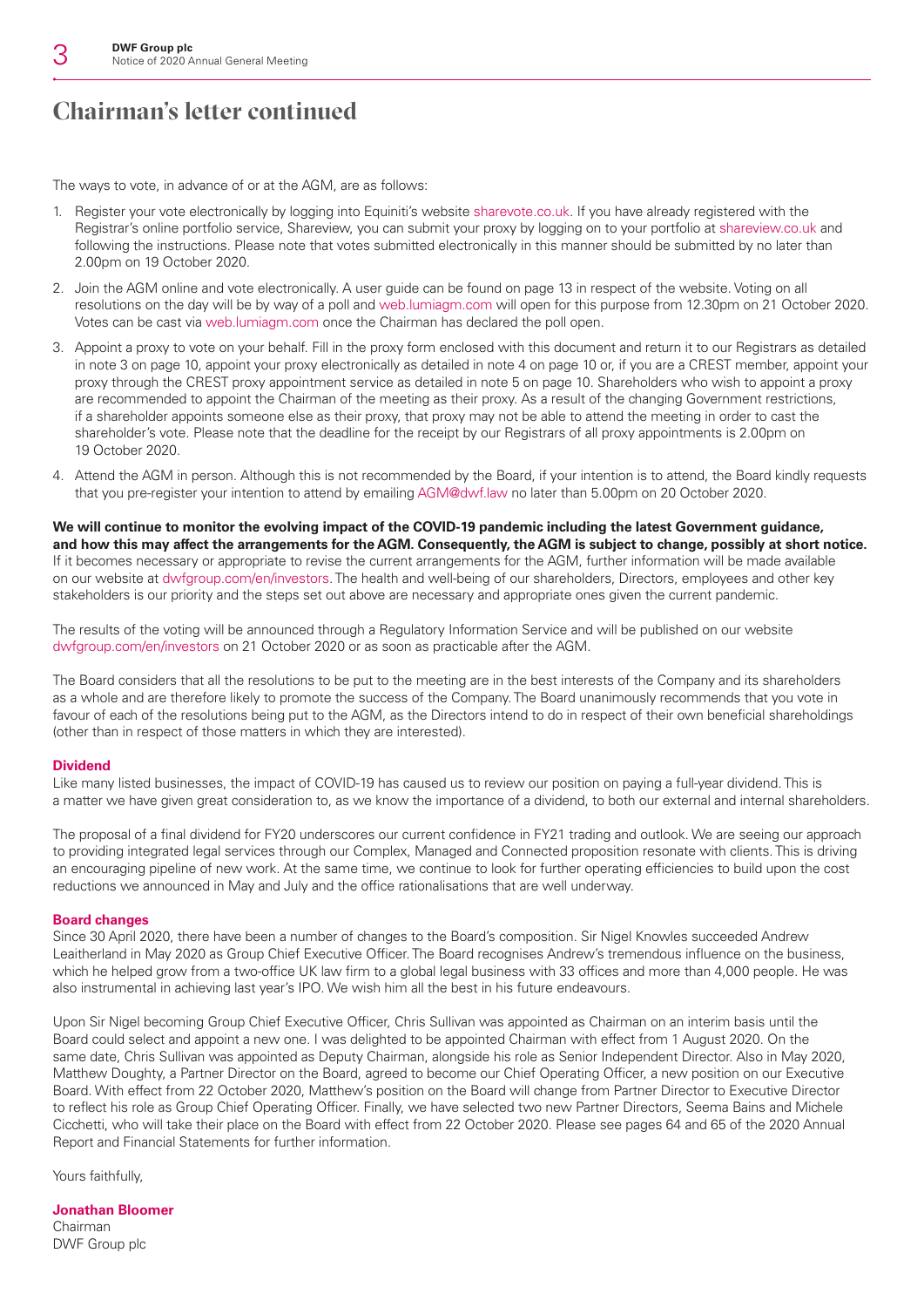# **Notice of Annual General Meeting**

**NOTICE IS HEREBY GIVEN that the Annual General Meeting ("AGM") of DWF Group plc will be held and broadcast via an audiocast at 2.00pm on 21 October 2020 from our offices at 20 Fenchurch Street, London EC3M 3AG to consider and, if thought fit, pass the resolutions as set out below.**

Resolutions 1 to 16 will be proposed as ordinary resolutions and resolutions 17 to 20 will be proposed as special resolutions. Further information on all resolutions is given in the Explanatory Notes on pages 7 to 9.

#### **Ordinary Resolutions**

- **1.** To receive the reports of the Directors and Auditors and the audited financial statements of the Company for the financial year ended 30 April 2020.
- **2.** To approve the Directors' Remuneration Report for the financial year ended 30 April 2020 set out on pages 73 to 91 in the Annual Report and Financial Statements for the financial year ended 30 April 2020.
- **3.** To declare a final dividend of 0.75p per ordinary share for the financial year ended 30 April 2020, payable on 5 November 2020 to ordinary shareholders registered on the Register of Members at the close of business on 25 September 2020.
- **4.** To re-elect Sir Nigel Knowles as a Director, who is seeking annual re-election in accordance with the Company's Articles of Association and the UK Corporate Governance Code.
- **5.** To re-elect Teresa Colaianni as a Director, who is seeking annual re-election in accordance with the Company's Articles of Association and the UK Corporate Governance Code.
- **6.** To re-elect Matthew Doughty as a Director, who is seeking annual re-election in accordance with the Company's Articles of Association and the UK Corporate Governance Code.
- **7.** To re-elect Samantha Duncan as a Director, who is seeking annual re-election in accordance with the Company's Articles of Association and the UK Corporate Governance Code.
- **8.** To re-elect Vinodka Murria as a Director, who is seeking annual re-election in accordance with the Company's Articles of Association and the UK Corporate Governance Code.
- **9.** To re-elect Luke Savage as a Director, who is seeking annual re-election in accordance with the Company's Articles of Association and the UK Corporate Governance Code.
- **10.** To re-elect Chris Stefani as a Director, who is seeking annual re-election in accordance with the Company's Articles of Association and the UK Corporate Governance Code.
- **11.** To re-elect Chris Sullivan as a Director, who is seeking annual re-election in accordance with the Company's Articles of Association and the UK Corporate Governance Code.
- **12.** To elect Jonathan Bloomer as a Director, who was appointed during the year and is seeking election in accordance with the Company's Articles of Association and the UK Corporate Governance Code.
- **13.** To re-appoint Deloitte LLP as Auditors of the Company to hold office from the conclusion of this meeting until the conclusion of the next general meeting at which accounts are laid.
- **14.** To authorise the Audit Committee for and on behalf of the Board to determine the remuneration of the Auditors.
- **15.** That, in accordance with section 366 of the Companies Act 2006, the Company and all companies that are subsidiaries of the Company at any time during the period for which this resolution has effect are authorised to:
	- a. make political donations to political parties or independent election candidates, not exceeding £100,000 in total;
	- b. make political donations to political organisations other than political parties, not exceeding £100,000 in total; and
	- c. incur political expenditure not exceeding £100,000 in total,

provided that the aggregate amount of any such donations and expenditure shall not exceed £100,000 during the period beginning with the date of the passing of this resolution and ending at the close of business on 31 October 2021 or, if sooner, the conclusion of the next annual general meeting of the Company after the passing of this resolution, unless previously renewed, varied or revoked by the Company in general meeting.

For the purpose of this resolution, the terms "political donations", "political parties", "independent election candidates", "political organisations" and "political expenditure" have the meanings set out in sections 363 to 365 of the Companies Act 2006.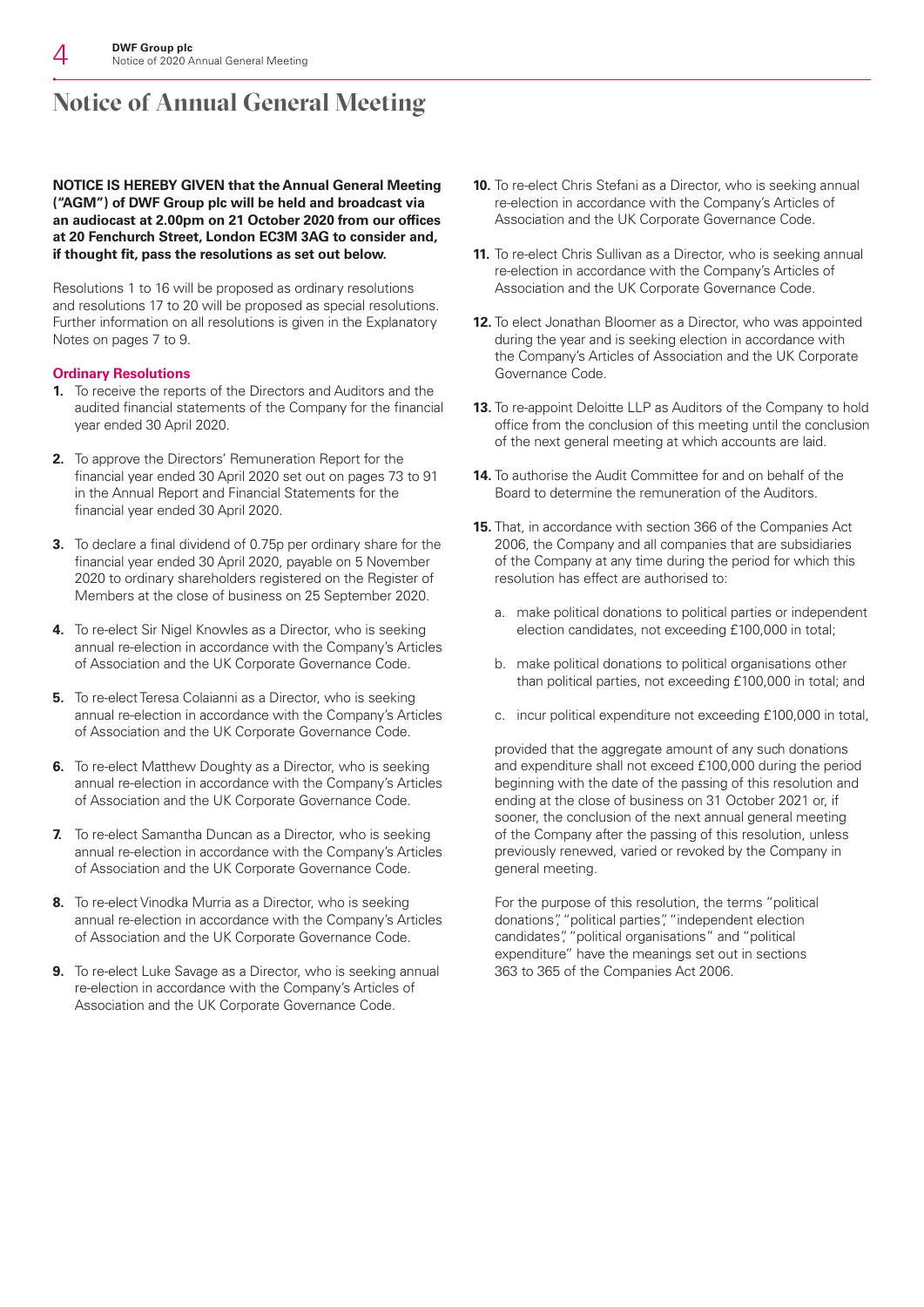# **Notice of Annual General Meeting continued**

### **16.** That:

- a. in substitution for all existing authorities, the Directors be generally and unconditionally authorised, in accordance with section 551 of the Companies Act 2006, to exercise all powers of the Company to allot shares in the Company or grant rights to subscribe for, or convert any security into, shares in the Company:
	- i. up to a maximum nominal amount of £1,081,849 (such amount to be reduced by the nominal amount of any equity securities (as defined in section 560 of the Companies Act 2006) allotted under paragraph (ii) below in excess of £1,081,849); and
	- ii. comprising equity securities (as defined in section 560 of the Companies Act 2006) up to a maximum nominal amount of £2,163,698 (such amount to be reduced by any shares allotted or rights granted under paragraph (i) above) in connection with an offer by way of a rights issue:
		- A. to holders of ordinary shares in proportion (as nearly as may be practicable) to their existing holdings; and
		- B. to holders of other equity securities if this is required by the rights of those securities or, if the Directors consider it necessary, as permitted by the rights of those securities.

and so that the Directors may make such exclusions or other arrangements as they consider expedient in relation to treasury shares, fractional entitlements, record dates, shares represented by depositary receipts, legal, regulatory or practical problems under the laws in any territory or the requirements of any relevant regulatory body or stock exchange or any other matter;

- b. this authority shall expire at the earlier of the conclusion of the next annual general meeting of the Company after the passing of this resolution or the close of business on 31 October 2021, unless previously renewed, varied or revoked by the Company in general meeting; and
- c. the Company may, before this authority expires, or if this authority is previously renewed, varied or revoked, before this authority is previously renewed, varied or revoked, make an offer or agreement which would or might require shares to be allotted or rights to be granted after it expires and the Directors may allot shares or grant rights in pursuance of such offer or agreement as if this authority had not expired.

### **Special Resolutions**

- **17.** That, in substitution for all existing authorities and subject to the passing of resolution 16:
	- a. the Directors be given power:
		- i. to allot equity securities (as defined in section 560 of the Companies Act 2006) for cash pursuant to the authority conferred on them by resolution 16 under section 551 of that Act; and
		- ii. to allot equity securities as defined in section 560(3) of that Act (sale of treasury shares) for cash,

in either case as if section 561 of that Act did not apply to the allotment, but this power shall be limited:

- A. to the allotment of equity securities in connection with an offer or issue of equity securities (but, in the case of the authority granted under resolution 16(a)(ii), by way of a rights issue only) to or in favour of:
	- a. holders of ordinary shares in proportion (as nearly as may be practicable) to their existing holdings; and
	- b. holders of other equity securities if this is required by the rights of those securities or, if the Directors consider it necessary, as permitted by the rights of those securities,

and so that the Directors may make such exclusions or other arrangements as they consider expedient in relation to treasury shares, fractional entitlements, record dates, shares represented by depositary receipts, legal, regulatory or practical problems under the laws in any territory or the requirements of any relevant regulatory body or stock exchange or any other matter; and

- B. to the allotment of equity securities pursuant to the authority granted under resolution 16(a)(i) and/or by virtue of section 560(3) of the Companies Act 2006 (in each case otherwise than under paragraph A above) up to a maximum nominal amount of £162,277;
- b. this power shall expire at the earlier of the conclusion of the next annual general meeting of the Company after the passing of this resolution or the close of business on 31 October 2021, unless previously renewed, varied or revoked by the Company in general meeting; and
- c. the Company may, before this power expires, or if this authority is previously renewed, varied or revoked, before this authority is previously renewed, varied or revoked, make an offer or agreement which would or might require equity securities to be allotted after it expires and the Directors may allot equity securities in pursuance of such offer or agreement as if this power had not expired.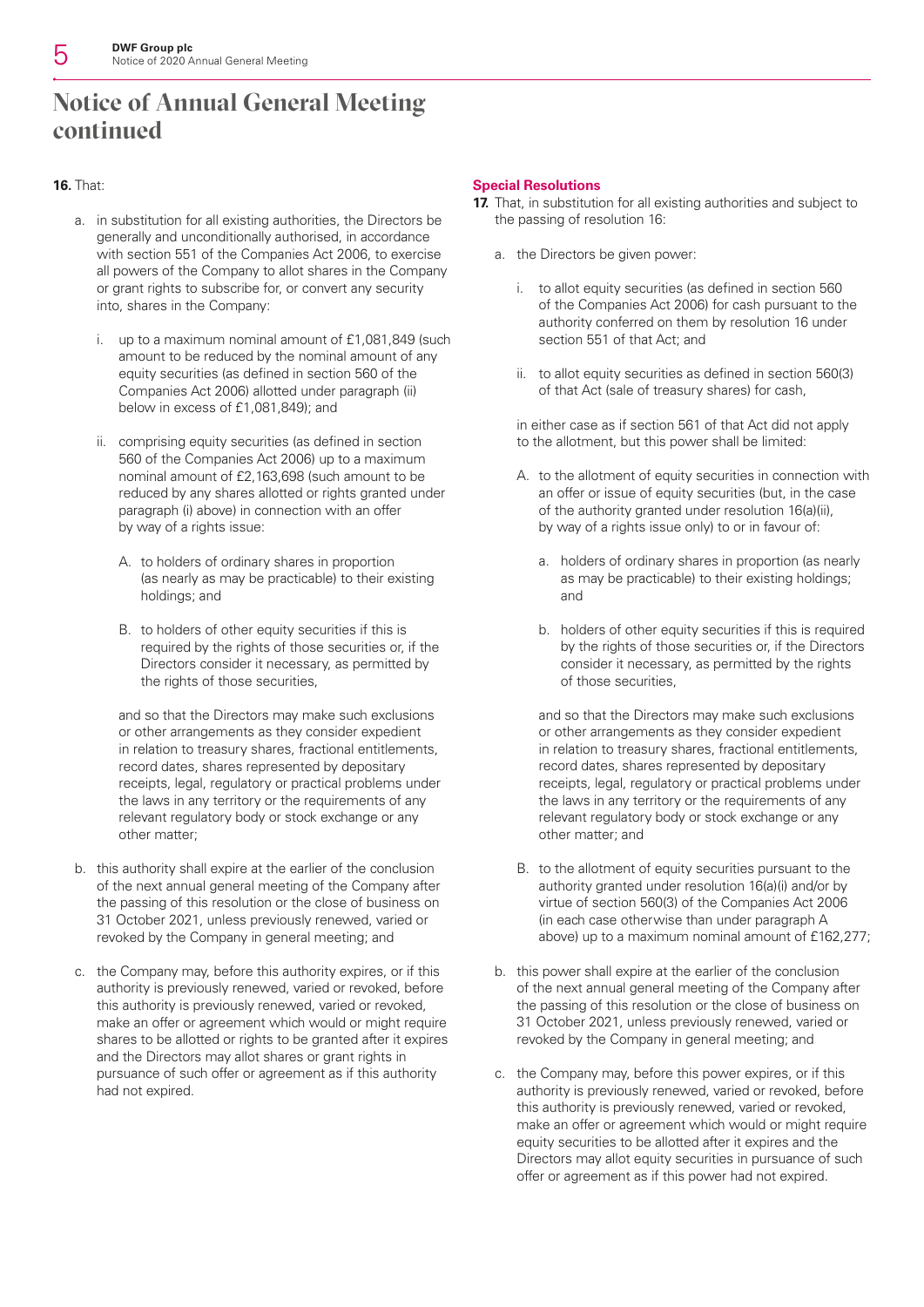# **Notice of Annual General Meeting continued**

**18.** That, subject to the passing of resolution 16:

- a. in addition to any authority granted under resolution 17, the Directors be given power:
	- i. to allot equity securities (as defined in section 560 of the Companies Act 2006) for cash pursuant to the authority conferred on them by that resolution under section 551 of that Act; and
	- ii. to allot equity securities as defined in section 560(3) of that Act (sale of treasury shares) for cash,

in either case as if section 561 of that Act did not apply to the allotment, but this power shall be:

- A. limited to the allotment of equity securities up to a maximum nominal amount of £162,277; and
- B. used only for the purposes of financing (or refinancing, if the authority is to be used within six months after the original transaction) a transaction which the Board of the Company determines to be an acquisition or other capital investment of a kind contemplated by the Statement of Principles on Disapplying Pre-Emption Rights most recently published by the Pre-Emption Group prior to the date of this notice;
- b. this power shall expire at the earlier of the conclusion of the next annual general meeting of the Company after the passing of this resolution or the close of business on 31 October 2021, unless previously renewed, varied or revoked by the Company in general meeting; and
- c. the Company may, before this power expires, or if this authority is previously renewed, varied or revoked, before this authority is previously renewed, varied or revoked, make an offer or agreement which would or might require equity securities to be allotted after it expires and the Directors may allot equity securities in pursuance of such offer or agreement as if this power had not expired.
- **19.** That, in accordance with section 701 of the Companies Act 2006, the Company is generally and unconditionally authorised to make market purchases (within the meaning of section 693 of that Act) of ordinary shares in the capital of the Company ("Ordinary Shares") on such terms and in such manner as the Directors of the Company may determine, provided that:
	- a. the maximum number of Ordinary Shares that may be purchased under this authority is 32,455,465;
	- b. the minimum price which may be paid shall be the nominal value of that Ordinary Share (exclusive of expenses payable by the Company in connection with the purchase);
	- c. the maximum price which may be paid for any Ordinary Share purchased under this authority (exclusive of expenses payable by the Company in connection with the purchase) shall not be more than the higher of:
		- i. an amount equal to 105% of the average of the middle market prices shown in the quotations for the Ordinary Shares in the London Stock Exchange Daily Official List for the five business days immediately preceding the day on which that Ordinary Share is purchased; and
		- ii. an amount equal to the higher of the price of the last independent trade of an Ordinary Share and the highest current independent bid for an Ordinary Share on the trading venue where the purchase is carried out;
	- d. this authority shall expire at the earlier of the conclusion of the next annual general meeting of the Company after the passing of this resolution, or the close of business on 31 October 2021 unless renewed before that time; and
	- e. the Company may make a contract or contracts to purchase Ordinary Shares under this authority before its expiry which will or may be executed wholly or partly after the expiry of this authority and may make a purchase of Ordinary Shares in pursuance of any such contract.
- **20.** That a general meeting of the Company, other than an annual general meeting, may be called on not less than 14 clear days' notice.

By order of the Board

### **Mollie Stoker**

Group General Counsel and Company Secretary 22 September 2020

Registered office: 20 Fenchurch Street, London EC3M 3AG Registered in England and Wales No.11561594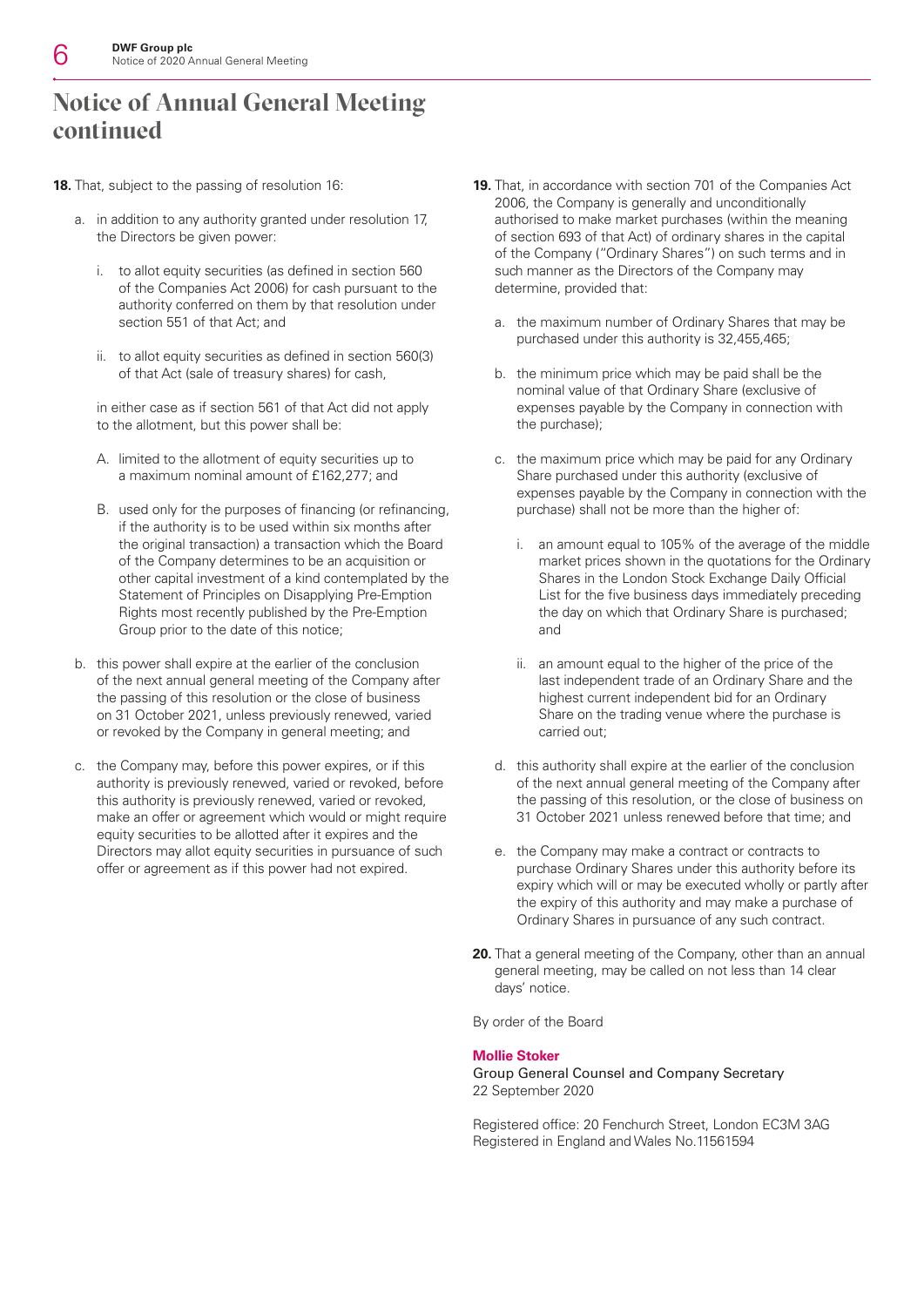### **Explanatory Notes**

#### **The following pages provide further details of the resolutions being proposed at the AGM.**

Resolutions 1 to 16 are proposed as ordinary resolutions. This means that for each of those resolutions to be passed by members, more than half of the total votes validly cast must be in favour of the resolution. Resolutions 17 to 20 are proposed as special resolutions. For each of these resolutions to be passed, at least three quarters of the total votes validly cast must be in favour of the resolution.

#### **Resolution 1 – Annual Reports and Financial Statements**

The Board asks that shareholders receive the reports of the Directors and Auditors and the audited financial statements of the Company for the financial year ended 30 April 2020.

#### **Resolution 2 – Directors' Remuneration Report**

Resolution 2 seeks shareholder approval of the Directors' Remuneration Report, which can be found on pages 73 to 91 of the 2020 Annual Report and Financial Statements. The Directors' Remuneration Report gives details of the implementation of the Company's existing Remuneration Policy which is available at dwfgroup.com/en/investors. The existing Remuneration Policy was approved by shareholders at the AGM on 20 September 2019 for a period of up to three years and is, therefore, not required to be put to shareholders for approval at this year's AGM. It will be put to shareholders for approval again by no later than the AGM in 2022. The vote on resolution 2 is advisory in nature and Directors' entitlement to remuneration is not conditional on it.

#### **Resolution 3 – Declaration of dividend**

The Directors are recommending a final dividend on the Company's ordinary shares of 0.75p per ordinary share, payable on 5 November 2020 to all shareholders on the register or members of the Company as at close of business on 25 September 2020. A final dividend can only be paid after the shareholders at general meeting have approved it.

#### **Resolutions 4 to 12 – Election or Re-election of Directors**

In accordance with the Company's Articles of Association and the recommendations in the UK Corporate Governance Code, all Directors are subject to annual re-election.

At this year's AGM, Jonathan Bloomer will stand for election by the shareholders for the first time, following his appointment on 1 August 2020, and the remaining Directors will all stand for re-election. The Board believes that each Director standing for election or re-election brings considerable and wide-ranging skills and experience to the Board as a whole. All Directors proposed for election or re-election will be subject to an annual performance review and the Board confirms that they all make an effective and valuable contribution to the deliberations of the Board and demonstrate commitment to their roles.

Biographical details of our Directors are available on our website dwfgroup.com/en/investors and on pages 52 and 53 of the 2020 Annual Report and Financial Statements. It is the Board's view that these biographical details illustrate why each Director's contribution is, and continues to be, important to the Company's long-term sustainable success.

#### **Resolutions 13 and 14 – Re-appointment and remuneration of the Auditors**

The Company is required at each general meeting at which accounts are presented to shareholders to appoint auditors to hold office until the next such meeting. Deloitte LLP have acted as Auditors to DWF LLP prior to its IPO. This is Deloitte LLP's second audit of the business as a PLC and the intention, as reported in the 2019 Annual Report and Financial Statements, was that the Company would undertake a competitive tender process to appoint an external auditor in 2020 for the audit of the financial year ending 30 April 2021. Work was underway in relation to this tender process at the start of the calendar year, but the timing of COVID-19 affected our ability to run an effective tender process. The Audit Committee therefore recommended to the Board that this audit tender process be delayed for a year so it takes place for the financial year ending 30 April 2022.

Resolution 13, which has been recommended to the Board by the Audit Committee, seeks the re-appointment of Deloitte LLP as the Company's Auditors. Resolution 14 proposes to give the Audit Committee authority to determine the remuneration of the Auditors, for and on behalf of the Board.

#### **Resolution 15 – Authority to make political donations/incur political expenditure in the European Union (EU)**

Resolution 15 concerns Part 14 of the Companies Act 2006 which provides that political donations made by a company to political parties, other political organisations and independent election candidates or political expenditure incurred by a company must be authorised in advance by shareholders.

It is the Company's policy not to make donations to, or incur expenditure on behalf of, political parties, other political organisations or independent election candidates and the Board has no intention of changing this policy. However, as a result of the wide definitions in the Companies Act 2006, normal expenditure (such as expenditure on organisations concerned with matters of public policy, law reform and representation of the business community) and business activities (such as communicating with the Government and political parties at local, national and European level) might be construed as political expenditure or as a donation to a political party or other political organisation and fall within the restrictions of the Companies Act 2006. Accordingly, authority is being sought as a precaution to ensure that the Company's normal business activities do not infringe the Companies Act 2006.

Resolution 15 seeks authority for the Company and its subsidiaries to make political donations to political parties or independent election candidates, to other political organisations, or to incur political expenditure up to an aggregate limit of £100,000 in the period ending at the close of business on 31 October 2021 or, if earlier, the conclusion of the next AGM. This resolution does not purport to authorise any particular donation or expenditure but is expressed in general terms as required by the Companies Act 2006 and is intended to authorise normal donations and expenditure. Under the Companies Act 2006, this authority may be for a period of up to four years. However, in line with corporate governance best practice, the Company seeks to renew the authority on an annual basis.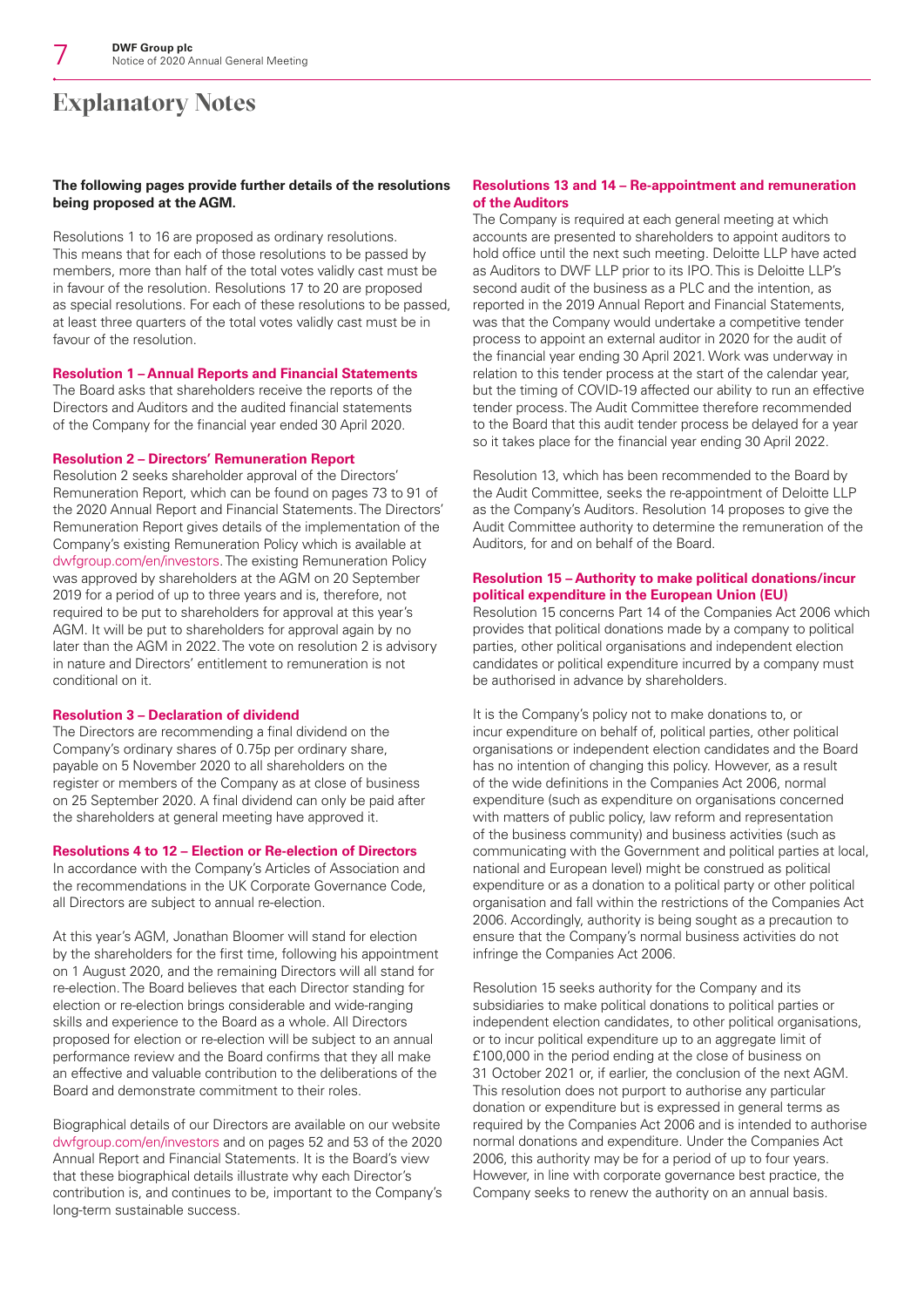# **Explanatory Notes continued**

Any political donation made or political expenditure incurred which is in excess of £200 will be disclosed in the Company's annual report for next year, as required by the Companies Act 2006. The authority will not be used to make political donations within the normal meaning of that expression.

#### **Resolution 16 – Authority to allot shares**

The purpose of this resolution is to renew the Directors' powers (granted at the 2019 Annual General Meeting of the Company and set to expire at the AGM) to allot shares in the Company. The resolution, which is in line with institutional guidelines issued by the Investment Association, authorises the Directors: (a) to allot ordinary shares (or grant rights to subscribe for, or convert any securities into, ordinary shares) up to an aggregate nominal amount equal to £1,081,849 (representing 108,184,884 ordinary shares of 1p each). This amount represents one-third (33.33%) of the issued ordinary share capital of the Company as at 16 September 2020 (being the latest practicable date prior to the issue of the Notice of Meeting); and (b) to allot ordinary shares in connection with a rights issue up to an aggregate nominal amount equal to £2,163,698 (representing 216,369,769 ordinary shares of 1p each), as reduced by the nominal amount of any shares previously issued under paragraph (i) of this resolution. This amount (before any reduction) represents two-thirds (66.66%) of the issued ordinary share capital of the Company as at 16 September 2020 (being the latest practicable date prior to issue of the notice of AGM (the 'Notice of Meeting')). The authorities sought in paragraph (a) of resolution 16 are in substitution for all other existing authorities, and are without prejudice to previous allotments made under such existing authorities. The authorities sought under this resolution will expire on the earlier of 31 October 2021 and the conclusion of the AGM of the Company held in 2021 (unless otherwise varied, revoked or renewed). The Directors have no present intention to exercise the authorities sought under this resolution or allot shares other than pursuant to employee share plans. However, the Directors consider it desirable to have the maximum flexibility permitted by corporate governance guidelines to respond to market developments and to enable allotments to take place in appropriate circumstances. The Directors intend to take note of relevant corporate governance guidelines in the use of such powers in the event that such authority is exercised.

#### **Resolutions 17 and 18 – General and additional disapplication of pre-emption rights**

These two resolutions will be proposed as separate special resolutions in line with institutional shareholder guidelines, including the Investment Association's Share Capital Management Guidelines and the Pre-Emption Group's Statement of Principles as updated in March 2015.

Resolution 17 would, if passed, give the Directors the authority to allot ordinary shares (or sell any ordinary shares which the Company holds in treasury) for cash without DWF offering them to existing shareholders in proportion to their existing shareholdings. This authority would be limited to: (a) allotments or sales in connection with pre-emptive offers to ordinary shareholders and holders of other equity securities if required by the rights of those shares or as the Board otherwise considers necessary; and/or (b) otherwise up to an aggregate nominal amount of £162,277 (representing 16,227,733 ordinary shares of 1p each) which is 5% of the issued ordinary share capital of the

Company as at 16 September 2020 (being the latest practicable date prior to the issue of the Notice of Meeting).

Resolution 18 would, if passed, allow non pre-emptive issues up to an additional nominal amount of £162,277 (representing 16,227,733 ordinary shares of 1p each) which is 5% of the issued ordinary share capital of the Company as at 16 September 2020 (being the latest practicable date prior to the issue of the Notice of Meeting). The authority would only be used in connection with an acquisition or specified capital investment of a kind contemplated by the Pre-emption Group's Statement of Principles, and which is announced contemporaneously with the allotment or which has taken place in the preceding six-month period and is referred to in the announcement of the issue.

The maximum nominal value of equity securities which could be allotted if the authorities in both resolution 17 and resolution 18 were used would be £324,555, which represents 10% of the issued share capital of the Company as at 16 September 2020.

The Board confirms its intention not to allot shares for cash on a non pre-emptive basis in excess of an amount equal to 7.5% of the issued ordinary share capital of the Company (excluding any treasury shares) within a rolling three-year period without prior consultation with shareholders, except in connection with an acquisition or specified capital investment as referred to above.

The Board considers the authorities in these two resolutions to be appropriate in order to allow the Company flexibility to finance business opportunities or to conduct a pre-emptive offer or rights issue without the need to comply with the strict requirements of the statutory pre-emptive provisions. The Board has no present intention to make use of these authorities. The authorities will expire on the earlier of 31 October 2021 and the conclusion of the AGM of the Company to be held in 2021 (unless otherwise varied, revoked or renewed).

### **Resolution 19 – Authority to make market purchases of own shares**

Resolution 19, which will be proposed as a special resolution, seeks to give the Company authority to buy back its own ordinary shares in the market as permitted by the Companies Act 2006. The authority limits the number of shares that could be purchased to a maximum of 32,455,465 ordinary shares (representing 10% of the issued ordinary share capital) of the Company as at 16 September 2020 (being the latest practicable date prior to the issue of the Notice of Meeting). This authority will expire on the earlier of 31 October 2021 and the conclusion of the AGM of the Company to be held in 2021 (unless otherwise varied, revoked or renewed). The Directors have no present intention of exercising the authority to make market purchases. However, the authority provides the flexibility to allow them to do so in the future. The Directors will exercise this authority only when to do so would be in the best interests of the Company and of its shareholders generally, and could be expected to result in an increase in the earnings per share of the Company. Ordinary shares purchased by the Company pursuant to this authority may either be held as treasury shares or cancelled by the Company and the number of ordinary shares reduced accordingly, depending on which course of action is considered by the Directors to be in the best interests of shareholders at that time. Shares held in treasury may be cancelled, sold for cash or used for the purposes of employee share plans.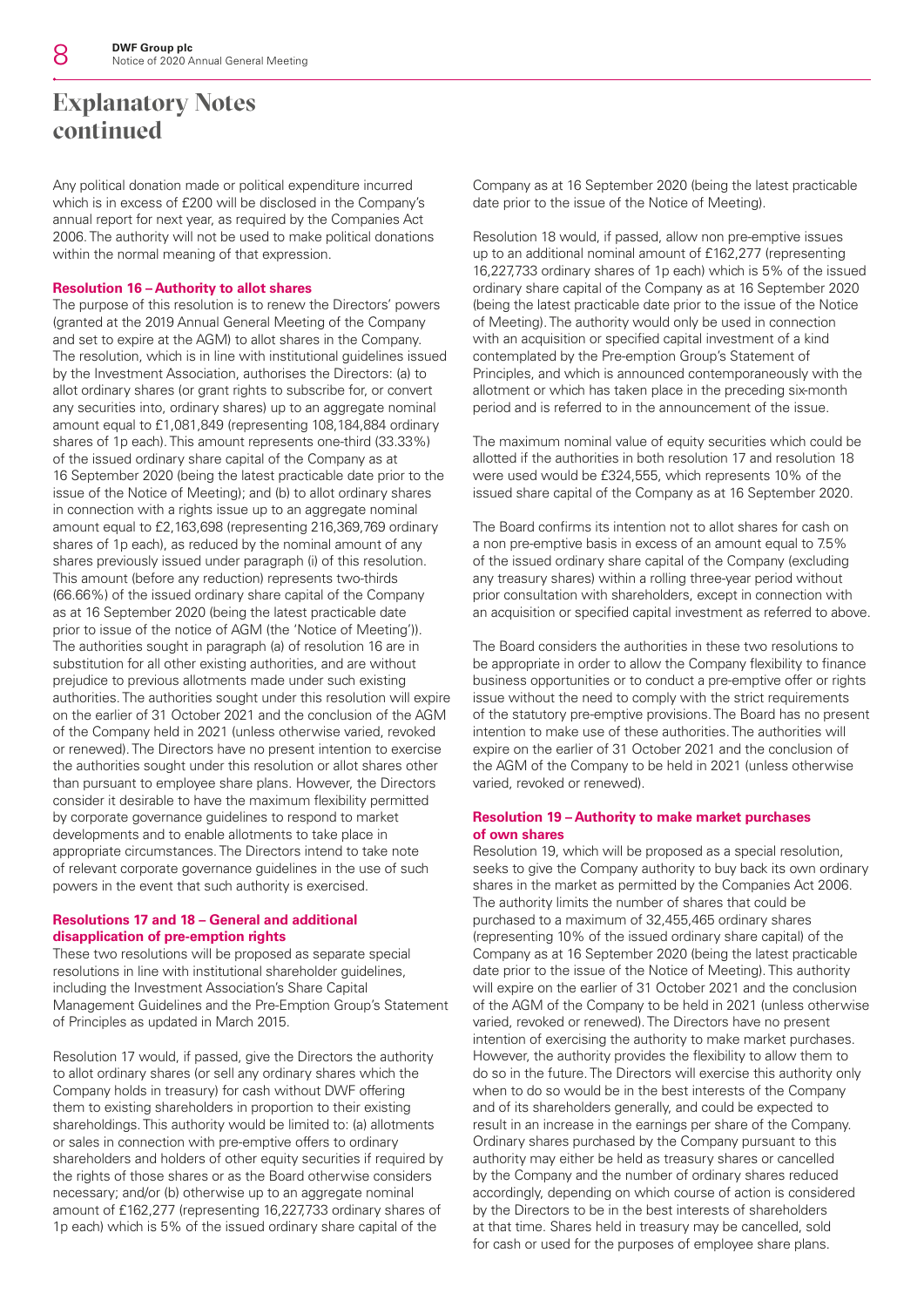# **Explanatory Notes continued**

Once held in treasury, the Company is not entitled to exercise any rights, including the right to attend and vote at meetings, in respect of those shares.

Furthermore, no dividend or other distribution of the Company's assets may be made to the Company in respect of the shares held in treasury. The minimum price, exclusive of expenses. which may be paid for an ordinary share is 1p, its nominal value.

The maximum price, exclusive of expenses, which may be paid for an ordinary share is the highest of (i) an amount equal to 5% above the average market value for an ordinary share for the five business days immediately preceding the date of the purchase and (ii) the higher of the price of the last independent trade and the highest current independent purchase bid on the trading venue where the purchase is carried out.

The Company has options and awards outstanding over 17,276,803 ordinary shares, representing 5.32% of the Company's issued ordinary share capital as at 16 September 2020 (being the latest practicable date prior to the issue of the Notice of Meeting). If the authority now being sought by resolution 19, and the existing authority granted at the 2019 Annual General Meeting of the Company, were to be used in full, the total number of options and awards outstanding would represent 6.59% of the Company's issued ordinary share capital at that date. As at 16 September 2020 (being the latest practicable date prior to the issue of the Notice of Meeting), the Company held no ordinary shares in treasury.

### **Resolution 20 – Notice of general meetings**

The Directors wish to obtain the flexibility and benefit from the ability to call general meetings on 14 clear days' notice and this resolution, which is proposed as a special resolution, seeks authority from shareholders for this flexibility. Such approval will not affect annual general meetings, which will continue to be held on at least 21 clear days' notice. In the event that this authority is to be exercised, the Directors will ensure that it is not used as a matter of routine, but only where the flexibility is merited by the business of the meeting and is thought to be to the advantage of shareholders as a whole. The Company intends to meet the requirements for a means of electronic voting to be made available to all shareholders before calling a meeting on 14 clear days' notice. The approval will be effective until the Company's next AGM, when it is intended that a similar resolution will be proposed.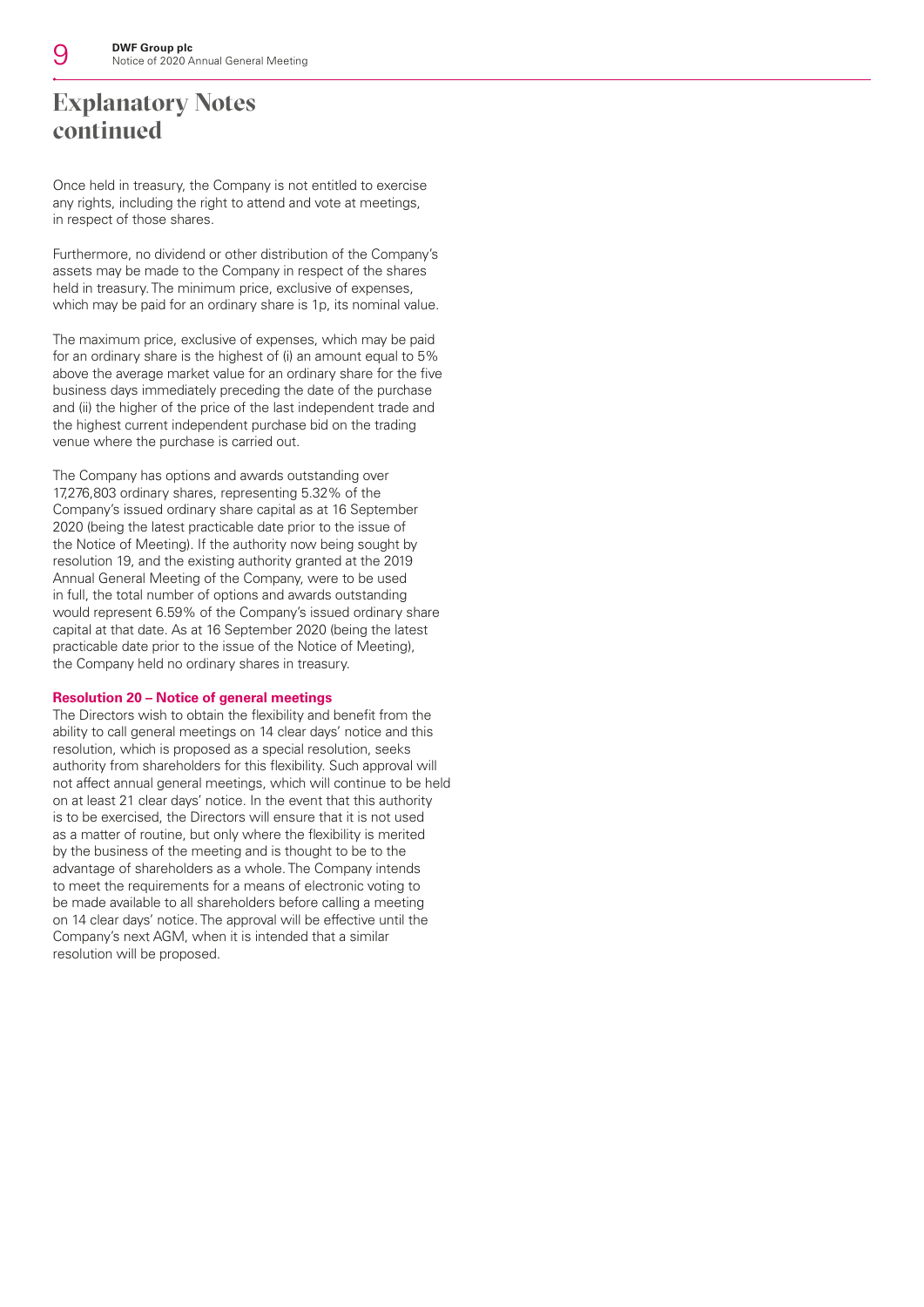# **Shareholder Information**

**Your attention is drawn to the notes below and the arrangements put in place by the Company set out on page 12 of this Notice of Meeting relating to the impact of the ongoing COVID-19 pandemic. Given that you may be unable to attend the meeting in person, it is strongly advised that you participate in the meeting remotely via a live audiocast which you can access by logging on to web.lumiagm.com or appoint a proxy to vote on your behalf in accordance with the procedure set out in the notes below.**

- **1.** Only persons entered on the Register of Members of the Company at the close of business on 19 October 2020 (or, in the event of any adjournment, at the close of business on the date falling two days (excluding non-working days) before the time of the adjourned meeting) are entitled to attend and vote at the meeting in person, electronically or by proxy and the number of ordinary shares then registered in their respective names shall determine the number of votes such persons are entitled to cast on a poll at the meeting.
- **2.** Changing UK Government guidance and restrictions may mean that neither you nor any other person you might appoint as your proxy will be able to attend the AGM and vote in person. You are still entitled to participate electronically in the meeting. A member will also still be entitled to appoint a proxy to exercise all or any of its, his or her rights to attend and to speak and vote instead of it, him or her at the meeting via live audiocast. A member may appoint more than one proxy in relation to a meeting, provided that each proxy is appointed to exercise the rights attached to a different share or shares. A proxy need not be a member of the Company. If you appoint another person as your proxy, that person may not, as a result of potential changes to Government restrictions and guidance, be permitted to attend the AGM in person and vote on your behalf, and therefore you are strongly encouraged to appoint the Chairman of the meeting as your proxy. A proxy form which may be used to make such appointment and give proxy instructions accompanies this Notice of Meeting. The person you appoint as proxy must vote in accordance with your instructions. If you do not give them any instructions, a proxy may vote or not vote as he or she sees fit on any business of the AGM. Appointing a proxy in this way will not prevent you from attending and voting at the AGM electronically or in person should the situation and the applicable restrictions change such that you wish to do so.
- **3.** The form of proxy, together with any power of attorney or other authority, if any, under which it is signed, or a notarially certified or office copy of such power of attorney or authority, must be received by the Company's Registrars, Equiniti, at Aspect House, Spencer Road, Lancing, West Sussex, BN99 6DA no later than 48 hours (excluding non-working days) before the time appointed for the meeting. Completion and return of the form of proxy will not prevent you from attending and voting at the meeting either in person or via live audiocast instead of the proxy. You must inform the Company's Registrars in writing of any termination of the authority of a proxy.
- **4.** You may submit an electronic proxy appointment by logging into Equiniti's website sharevote.co.uk. Members will need their Voting ID, Task ID and Shareholder Reference Number, printed on the face of the accompanying proxy form. Full details of the procedures are given on the website. If you have already registered with the Registrar's online portfolio service, Shareview, you can submit your proxy by logging on to your portfolio at shareview.co.uk and clicking on the link to vote, and following the website instructions.
- **5.** CREST members who wish to appoint a proxy or proxies through the CREST electronic proxy appointment service may do so by using the procedures described in the CREST Manual. CREST Personal Members or other CREST sponsored members, and those CREST members who have appointed a service provider(s), should refer to their CREST sponsor or voting service provider(s), who will be able to take the appropriate action on their behalf.
- **6.** In order for a proxy appointment or instruction made using the CREST service to be valid, the appropriate CREST message (a **"CREST Proxy Instruction"**) must be properly authenticated in accordance with Euroclear UK & Ireland Limited's specifications, and must contain the information required for such instruction, as described in the CREST Manual (available by logging in at euroclear.com). The message, regardless of whether it constitutes the appointment of a proxy or is an amendment to the instruction given to a previously appointed proxy must, in order to be valid, be transmitted so as to be received by the issuer's agent (ID RA19) by 2.00pm on 19 October 2020. For this purpose, the time of receipt will be taken to be the time (as determined by the time stamp applied to the message by the CREST Application Host) from which the issuer's agent is able to retrieve the message by enquiry to CREST in the manner prescribed by CREST. After this time, any change of instructions to proxies appointed through CREST should be communicated to the appointee through other means.
- **7.** CREST members and, where applicable, their CREST sponsors, or voting service providers should note that Euroclear UK & Ireland Limited does not make available special procedures in CREST for any particular message. Normal system timings and limitations will, therefore, apply in relation to the input of CREST Proxy Instructions. It is the responsibility of the CREST member concerned to take (or, if the CREST member is a CREST personal member, or sponsored member, or has appointed a voting service provider, to procure that his or her CREST sponsor or voting service provider(s) take(s)) such action as shall be necessary to ensure that a message is transmitted by means of the CREST system by any particular time. In this connection, CREST members and, where applicable, their CREST sponsors or voting service providers are referred, in particular, to those sections of the CREST Manual concerning practical limitations of the CREST system and timings.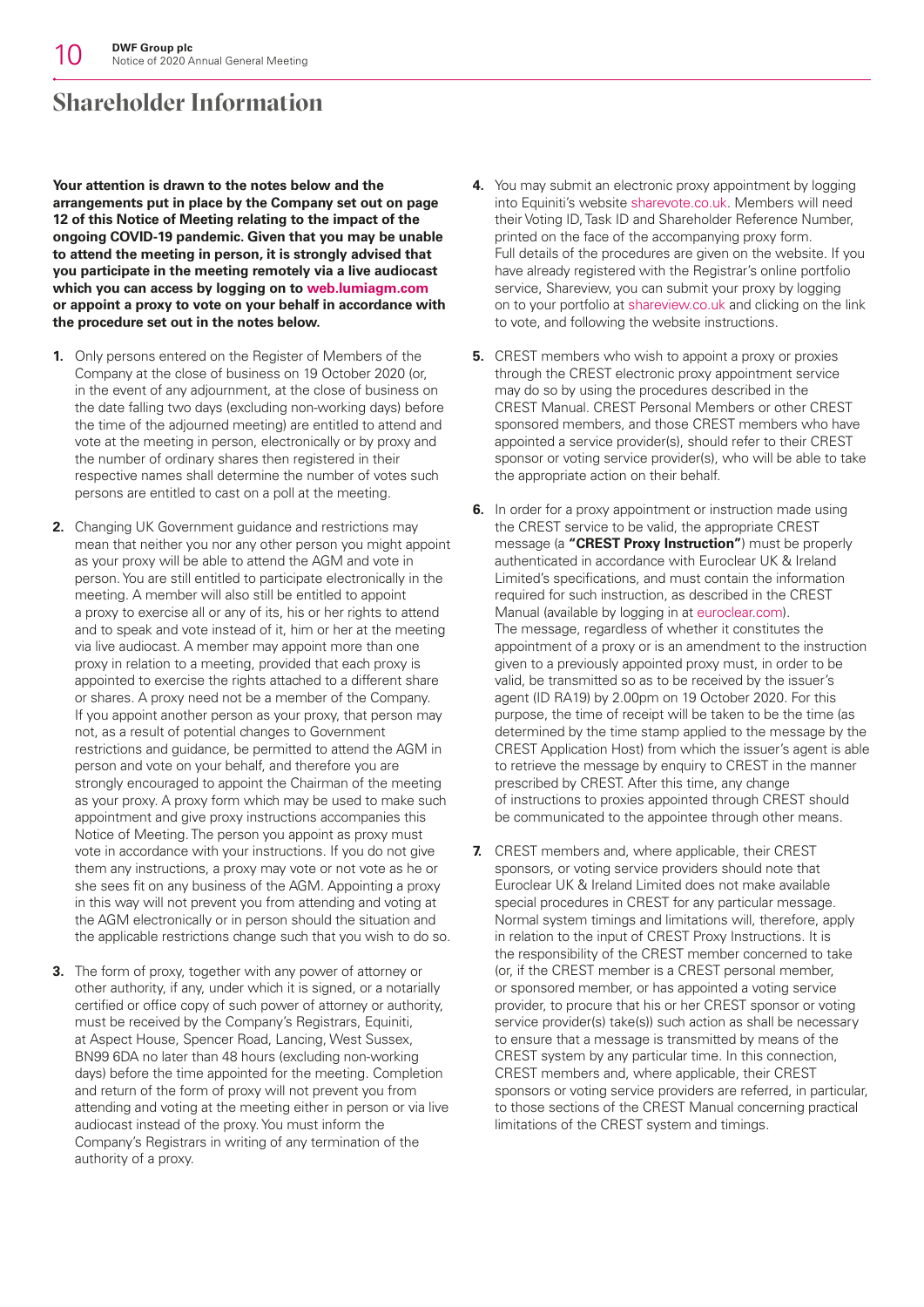# **Shareholder Information continued**

- **8.** The Company may treat as invalid a CREST Proxy Instruction in the circumstances set out in Regulation 35(5) (a) of the Uncertificated Securities Regulations 2001.
- **9.** A person to whom this Notice of Meeting is sent who is a person nominated under section 146 of the Companies Act 2006 to enjoy information rights (a **"Nominated Person"**) may, under an agreement between him/her and the shareholder by whom he/she was nominated, have a right to be appointed (or to have someone else appointed) as a proxy for the AGM. If a Nominated Person has no such proxy appointment right or does not wish to exercise it, he/she may, under any such agreement, have a right to give instructions to the shareholder as to the exercise of voting rights.
- **10.** The statement of the rights of members in relation to the appointment of proxies in paragraphs 2, 3 and 4 above does not apply to a Nominated Person. The rights described in these paragraphs can only be exercised by registered members of the Company.
- **11.** Nominated Persons are reminded that they should contact the registered holder of their shares (and not the Company) on matters relating to their investments in the Company.
- **12.** As at 16 September 2020 (being the latest practicable date prior to the issue of this Notice of Meeting), the Company's issued share capital consists of 324,554,653 ordinary shares carrying one vote each. No shares are held in treasury. Therefore, the total voting rights in the Company as at 16 September 2020 are 324,554,653.
- **13.** Copies of the service contracts of the Executive Directors and the Non-Executive Directors' terms of appointment are available for inspection at the registered office of the Company during normal business hours from the date of this Notice of Meeting and at the place of the meeting for a period from 15 minutes immediately before the meeting until its conclusion. Please email AGM@dwf.law during normal business hours on any weekday (excluding public holidays) to arrange an appointment.
- **14.** All resolutions will be put to vote on a poll. This will result in a more accurate reflection of the views of shareholders by ensuring that every vote is recognised, including the votes of all shareholders who are unable to attend the meeting but who appoint a proxy for the meeting. On a poll, each shareholder has one vote for every share held.
- **15.** Any corporation which is a member can appoint one or more corporate representatives who may exercise on its behalf all of its powers as a member, provided that they do not do so in relation to the same shares.
- **16.** Under section 527 of the Companies Act 2006, members meeting the threshold requirements set out in that section have the right to require the Company to publish on a website a statement setting out any matter relating to: (i) the audit of the Company's accounts (including the Auditors' report and the conduct of the audit) that are to be laid before the AGM; or (ii) any circumstance connected with an auditor of the Company ceasing to hold office since the previous meeting at which annual accounts and reports were laid in accordance with section 437 of the Companies Act 2006. The Company may not require the members requesting such website publication to pay its expenses in complying with section 527 or 528 of the Companies Act 2006, and it must forward the statement to the Company's Auditors not later than the time when it makes the statement available on the website. The business which may be dealt with at the AGM includes any statement that the Company has been required under section 527 of the Companies Act 2006 to publish on its website.
- **17.** A member attending the meeting has the right to ask questions. The Company strongly encourages shareholders to submit any questions they would like to have answered at the AGM by email to AGM@dwf.law in advance, so as to be received no later than 12.30pm on 21 October 2020. You will also be able to to submit questions from 12:30pm on 21 October 2020 and during the AGM via web.lumiagm.com The Company must cause to be answered any such questions relating to the business being dealt with at the meeting but no such answer need be given if: (a) to do so would interfere unduly with the preparation for the meeting or involve the disclosure of confidential information, (b) the answer has already been given on a website in the form of an answer to a question, or (c) it is undesirable in the interests of the Company or the good order of the meeting that the question be answered. Where it is not possible to answer any of the questions submitted at the AGM (for example, due to time constraints), the Directors will endeavour, where appropriate, to answer such questions by publishing thematic responses on the Company's website at dwfgroup. com/en/investors as soon as practicable following the AGM.
- **18.** A copy of this Notice of Meeting and other information required by section 311A of the Companies Act 2006 can be found at dwfgroup.com/en/investors.
- **19.** You may not use any electronic address provided either in this Notice of Meeting or any related documents (including the Form of Proxy) to communicate with the Company for any purposes other than those expressly stated.
- **20.** Notwithstanding the information contained in notes 1 to 19 above and the rights of shareholders set out in the Companies Act 2006 and the Company's Articles of Association, **the Directors strongly recommend that shareholders do not attend the meeting in person but instead make use of the electronic facilities on offer to participate remotely.** The Board will continue to monitor the evolving impact of the COVID-19 pandemic and, if it becomes appropriate or necessary to make changes to the proposed format of the AGM, further information will be made available on our website at dwfgroup.com/en/investors.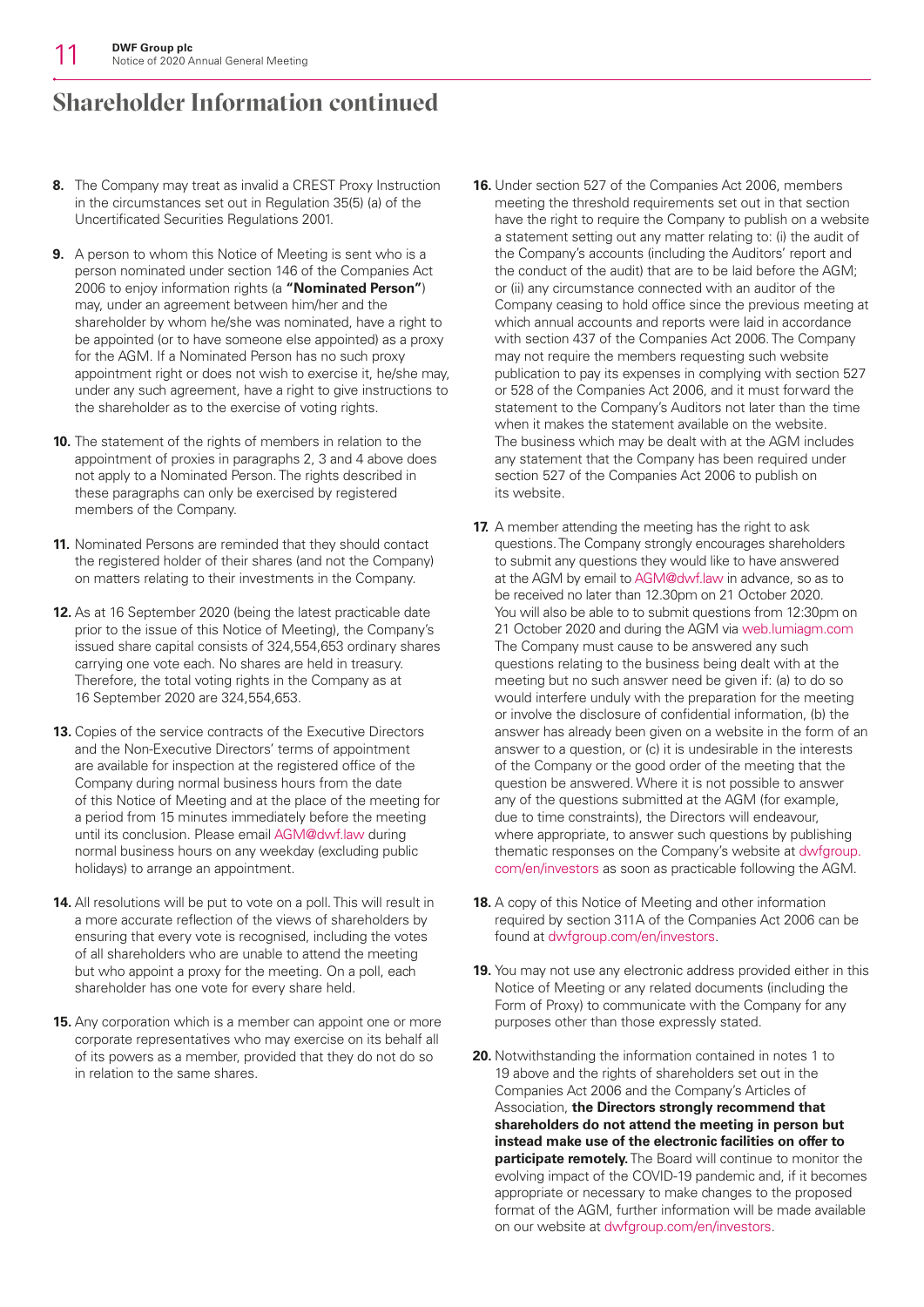# **Website user guide and process for AGM**

#### **Electronic Meeting**

For the 2020 AGM, DWF Group plc is for the first time enabling shareholders to attend and participate in the meeting electronically, should they wish to do so. This can be done by accessing the AGM website, web.lumiagm.com

#### **Accessing the Lumi AGM Website**

Lumi AGM can be accessed online using most well-known internet browsers such as Internet Explorer (Not compatible with versions 10 and below), Chrome, Firefox and Safari on a PC, laptop or internet-enabled device such as a tablet or smartphone. Please go to web.lumiagm.com on the day.

#### **Logging In**

On accessing the AGM website, you will be asked to enter a Meeting ID which is 122-449-680. You will then be prompted to enter your unique SRN and Password. These can be found printed on your form of proxy. Your password will be the first two and last two digits of your SRN number. Access to the meeting will be available from 12.30pm on 21 October 2020, however, please note that your ability to vote will not be enabled until the Chairman formally opens the poll at 2.00pm.

#### **Audiocast**

The electronic meeting will be broadcast in audio format with presentation slides. Once logged in, and at the commencement of the meeting, you will be able to listen to the proceeding of the meeting on your device, as well as being able to see the slides of the meeting which will include the resolutions to be put forward to the meeting. These slides will progress automatically as the meeting progresses.

### **Voting**

Once the Chairman has formally opened the meeting, he will explain the voting procedure. Voting will be enabled on all resolutions at the start of the formal meeting on the Chairman's instruction. This means shareholders may, at any time while the poll is open, vote electronically on any or all of the resolutions in the Notice of Meeting.

Once the resolutions have been proposed, the list of resolutions will appear along with the voting options available. Select the option that corresponds with how you wish to vote: "FOR", "AGAINST" or "WITHHELD". Once you have selected your choice, the option will change colour and a confirmation message will appear to indicate your vote has been cast and received. There is no submit button. If you make a mistake or wish to change your vote, simply select the correct choice. If you wish to "cancel" your vote, select the "cancel" button. You will be able to do this at any time whilst the poll remains open and before the Chairman announces its closure at the end of the meeting.

#### **Questions**

Questions will be invited during the meeting. Shareholders attending electronically may ask questions via the website by typing and submitting their question in writing – Select the messaging icon from within the navigation bar and type your question at the bottom of the screen.

### **Requirements**

An active internet connection is required at all times in order to allow you to cast your vote when the poll opens, submit questions and listen to the audiocast. It is the user's responsibility to ensure you remain connected for the duration of the meeting.

#### **Duly appointed proxies and corporate representatives**

Please contact the Company's registrar before 12.30pm on 21 October 2020 on 0371-384-2030 or +44 121-415-7047 if you are calling from outside the UK for your unique username and password. Lines are open 9.00am to 5.00pm Monday to Friday (excluding public holidays in England & Wales).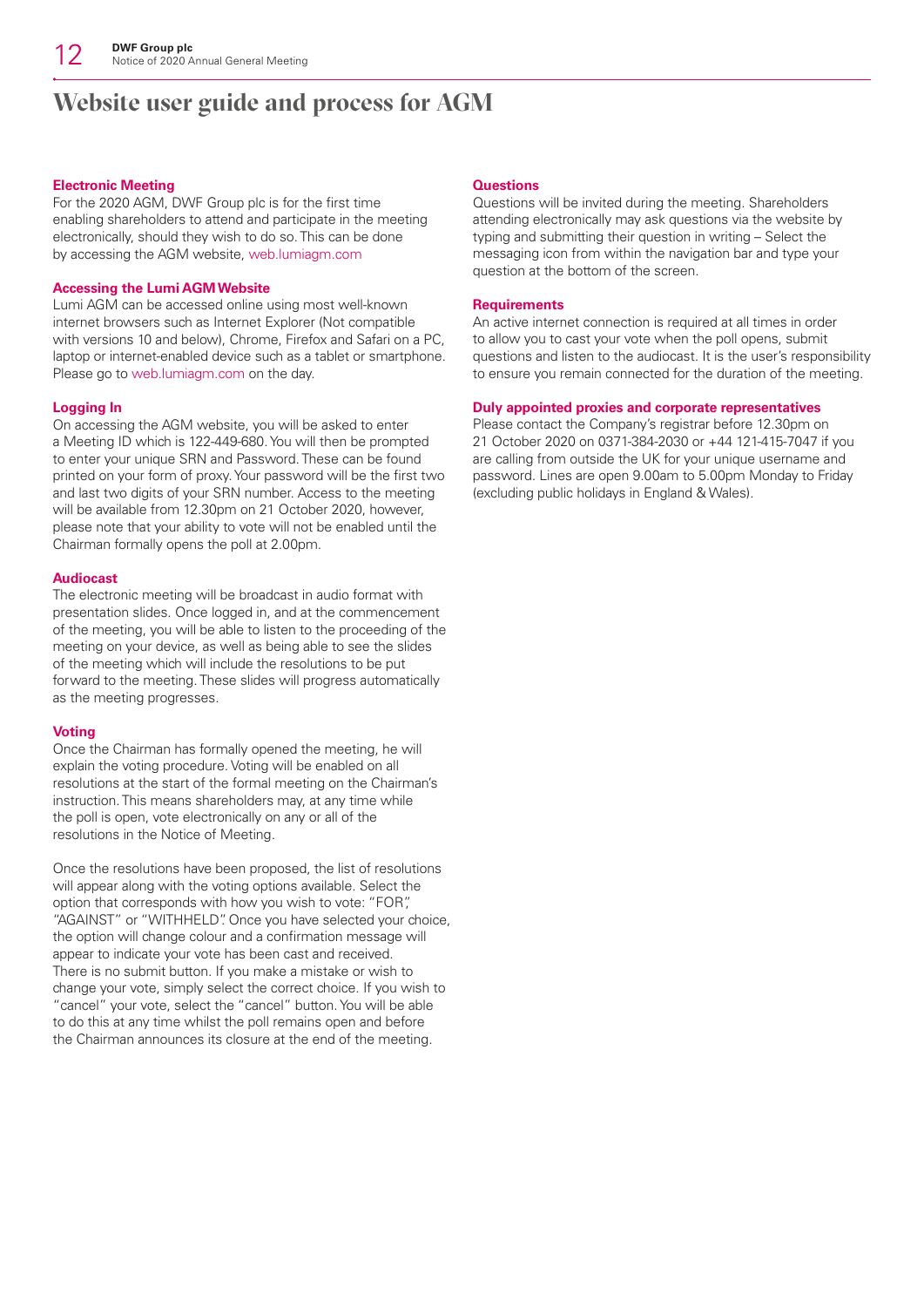# **Website user guide and process for AGM continued**